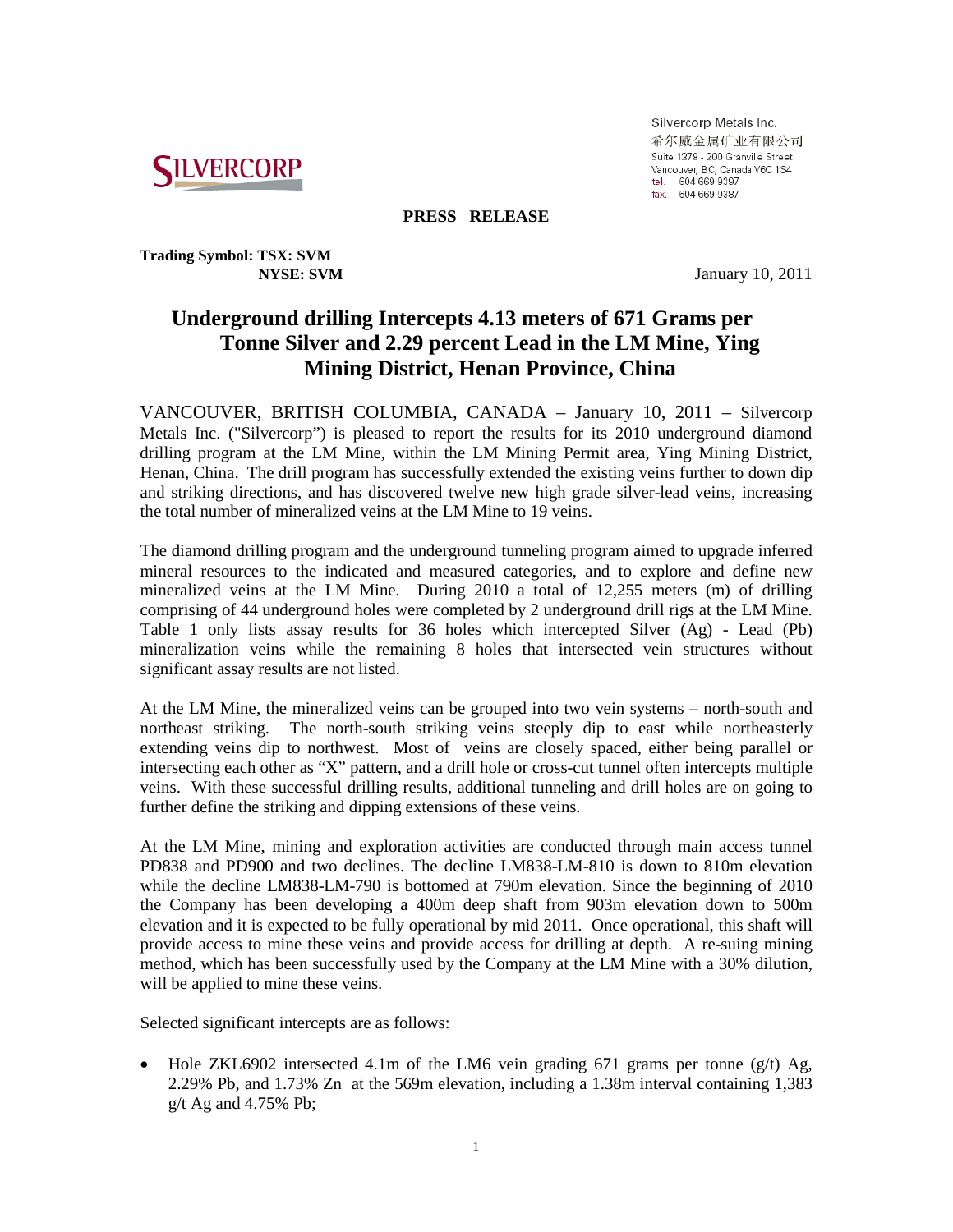- Hole ZKL5707 intersected 0.43 m of the LM4 vein grading 4,042  $g/t$  Ag and 0.71% Pb at the 748m elevation;
- Hole ZKL5002 intersected two veins: 0.89 m of the LM6 vein containing 1,572 g/t Ag and 0.75% Pb at the 678m elevation and 0.33 m of the LM6E vein grading 1,098 g/t Ag and 1.32% Pb;
- Hole ZKL5103 intercepted 8.85 m of the LM5 vein containing 360 g/t Ag and 1.40% Pb, including 0.88 m grading  $1,073$  g/t Ag and 3.41% Pb;
- Hole ZK51A02 intersected two veins: 1.46 m of the LM2-1 vein containing 1,811 g/t Ag and 3.89% Pb at the 811m elevation and 0.20 m of the LM5W vein grading 6,989  $g/t$  Ag and 5.48% Pb at the 723m elevation ;
- Hole ZKL002 intercepted 0.45 m of the LM3 vein containing 1,517 g/t Ag and 6.66% Pb at the 780m elevation.

## **New Discovered Veins**

These newly discovered veins are LM2-1, LM2-2, LM3-1, LM4W, LM4W2, LM5E, LM5E2, LM5W, LM5W2, LM6E, LM6E2, and LM6W.

## **LM2-1 and LM2-2 Vein**

The veins strikes to north-south and steeply dip to the east and are parallel to LM2. LM2-1 is at 20 to 30m east of LM2 while LM2-2 is further 10m east of LM2-1. LM2-1 is defined by 6 drill holes from 767 to 841m elevation. The drill intercepts were 0.27 to 2.12m and contained 41 to 1,811 g/t Ag and 0.14 to 3.89% Pb.

Two drill holes intersected LM2-2. One hole returned 55  $g/t$  Ag and 0.20% Pb over 1.36m interval and another hole cut 0.40m of the vein grading 284 g/t Ag and 0.13% Pb.

### **LM3-1 Vein**

The vein is at 10m west of LM3, striking northeasterly and dipping to the northwest at 75 to 80 degree dipping angle. LM3-1 is defined by two drill holes at 811m and 775m elevation, which intercepted over 1.1m containing 137 g/t Ag and 0.33% Pb (ZK001) and 1.68m grading 792 g/t Ag and 6.61% Pb (hole ZKL002).

## **LM4W and LM4W2**

LM4W and LM4W2 are parallel to LM4, being 5 to 10m and 25m apart from the LM4. The veins extend northeasterly and dip to the northwest at 70 to 75 degree angle. LM4W is intersected by drill holes from 615 to 831m elevation and is over 0.15 to 0.90 m in true width, grading 117 to 449 g/t Ag and 0.10 to 3.76% Pb.

LM4W2 is only intercepted by one drill hole that contains 432 g/t Ag and 0.73% Pb over 0.13m true width.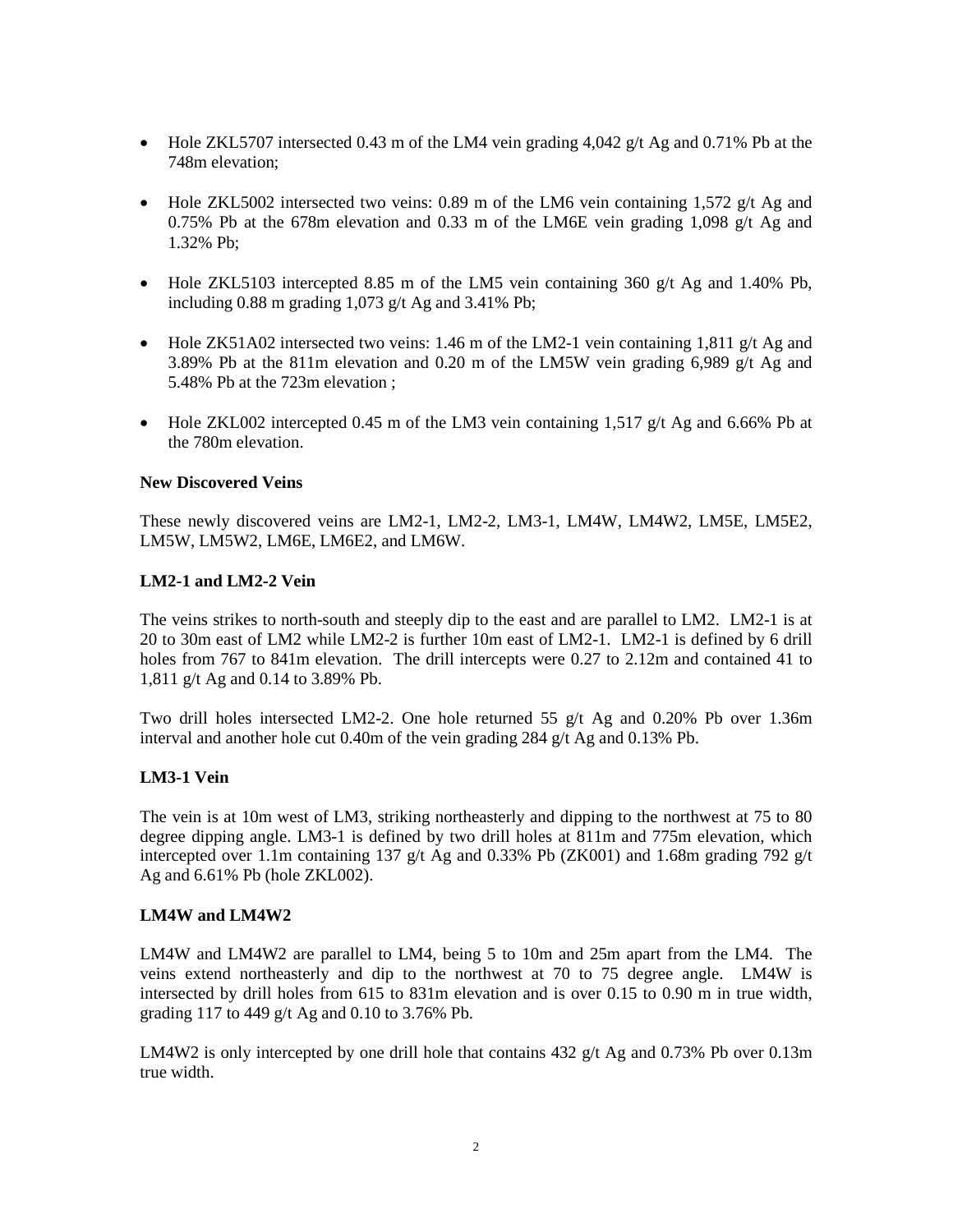## **LM5E, LM5E2, LM5W, and LM5W2**

These four veins are closely spaced and are parallel to LM5, about 5 to 50m apart each other. They extend northeasterly and dip to the northwest with 65 to 75 degree dipping angle. LM5E is at the east of LM5, being defined by 10 drill holes ranging from 529 to 753m elevation. It extends over 500m along strike over 0.10 to 1.63m true width. The best drill intercept is 0.36m true width grading 814 g/t Ag and 4.68% Pb.

LM5E2 is also at the east of LM5 and extends over 250m in strike length. Two holes were drilled on LM5E2 from 542 to 562m elevation, containing grades averaging 182 g/t Ag and 1.07% Pb over 0.34m interval.

LM5W is 5 to 30 m west of LM5 and extends about 450m in strike and 240m in dipping directions. The vein is defined by 9 drill holes, of which 7 holes intercepted high grade mineralization, ranging 197 to 6,988 g/t Ag and 0.31 to 3.66% Pb over 0.20 to 0.43m intervals.

LM5W2 is located at 28m west of LM5. One hole cut the vein at 537m elevation that contains 109 g/t Ag and 0.30% Pb over 0.28m interval.

# **LM6E, LM6E2, and LM6W**

These veins are within the LM6 vein cluster and are parallel each other, striking northeasterly and steeply dipping to the northwest. LM6E is 5 to 33m east of LM6 and extends over 475m in strike length and 115m in dipping direction. Four drill holes intersected the vein, returning 25 to 1,098  $g/t$  Ag and 0.53 to 1.32% Pb over 0.33 to 5.69m intervals.

LM6E2 is located at 10m east of LM6E. The vein was defined by 2 drill holes from 614 and 635m elevation. The hole ZKL6901 intercepted 0.33m of LM6E2 that contains 1,039 g/t Ag and 0.88% Pb while the second hole ZKL6903 cuts 0.66m of the vein that grades 325 g/t Ag, 0.35% Pb, and  $1.24$  g/t gold (Au).

LM6W is at 6m west of LM6 and is intercepted by three drill holes, with the best intercept in drill hole ZKL6903, grading 1,124 g/t Ag and 0.73% Pb over a 0.64m interval.

| Drill Hole     | Intersection |          | Interval | Ag $(g/t)$ | Pb(%) | $\text{Zn}(\%)$ | Au $(g/t)$               | Mineralized     |
|----------------|--------------|----------|----------|------------|-------|-----------------|--------------------------|-----------------|
|                | From $(m)$   | To $(m)$ | (m)      |            |       |                 |                          | Veins           |
| <b>ZKL5504</b> | 117.40       | 117.81   | 0.41     | 55         | 0.05  | 0.13            |                          | LM4             |
|                | 307.62       | 307.72   | 0.10     | 43         | 2.38  | 0.17            | -                        | LM5             |
| ZKL5505        | 114.29       | 116.16   | 1.87     | 183        | 0.43  | 0.09            |                          | LM6             |
|                | 151.35       | 153.79   | 2.44     | 177        | 0.27  | 0.08            |                          | LM <sub>5</sub> |
|                | 163.99       | 164.37   | 0.38     | 153        | 2.36  | 0.88            | $\overline{\phantom{a}}$ | LM5             |
|                | 275.00       | 282.08   | 7.08     | 69         | 0.22  | 0.07            | $\overline{\phantom{a}}$ | LM5E            |
| ZKL5506        | 89.65        | 89.92    | 0.27     | 105        | 6.78  | 0.25            |                          | LM6W            |
|                | 107.00       | 107.24   | 0.24     | 904        | 1.48  | 0.22            |                          | LM <sub>6</sub> |
|                | 144.46       | 144.61   | 0.15     | 10         | 1.78  | 1.03            | $\overline{\phantom{a}}$ | LM5             |
| ZKL5703        | 37.68        | 38.06    | 0.38     | 32         | 0.25  | 0.13            |                          | LM4             |
|                | 97.04        | 97.37    | 0.33     | 234        | 1.94  | 0.58            |                          | LM <sub>6</sub> |

## **Selected Drill Hole Assay Results:**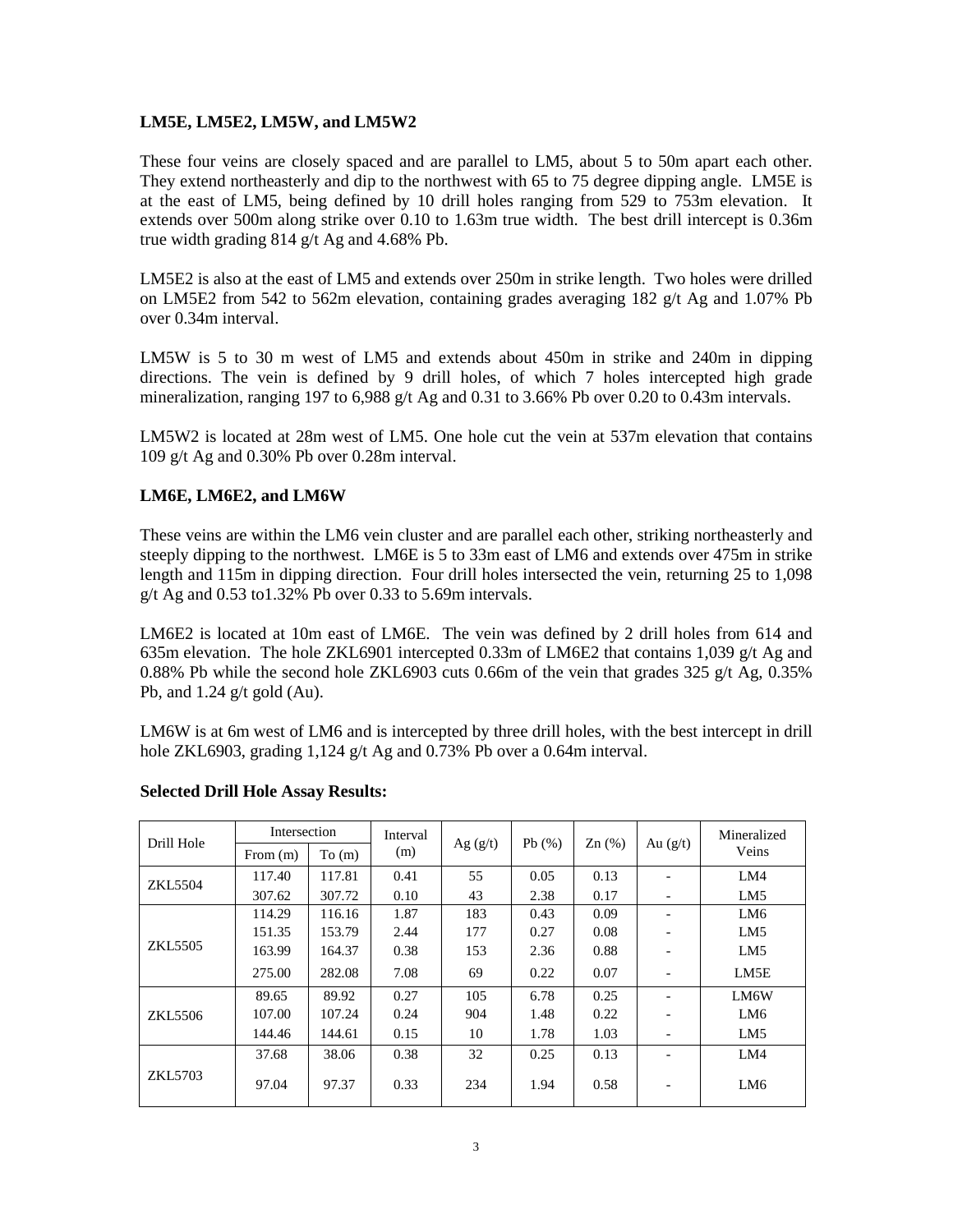|                  | Intersection |          | Interval |            |           |          |                          | Mineralized     |
|------------------|--------------|----------|----------|------------|-----------|----------|--------------------------|-----------------|
| Drill Hole       | From (m)     | To $(m)$ | (m)      | Ag $(g/t)$ | Pb $(\%)$ | $Zn$ (%) | Au $(g/t)$               | Veins           |
|                  | 108.70       | 108.91   | 0.21     | 185        | 0.56      | 0.38     | $\overline{a}$           | LM6             |
| <b>ZKL5704</b>   | 172.20       | 172.75   | 0.55     | 178        | 0.56      | 0.16     | $\overline{\phantom{0}}$ | LM5             |
| <b>ZKL5705</b>   | 42.79        | 43.00    | 0.21     | 449        | 0.10      | 0.47     | $\overline{\phantom{a}}$ | LM4W            |
|                  | 94.69        | 95.62    | 0.93     | 117        | 0.41      | 0.27     | $\overline{\phantom{0}}$ | LM4W            |
|                  | 99.86        | 100.29   | 0.43     | 4,024      | 0.71      | 0.83     | $\overline{\phantom{0}}$ | LM4             |
| <b>ZKL5707</b>   | 199.65       | 200.21   | 0.56     | 188        | 1.09      | 0.68     |                          | LM6             |
|                  |              |          |          |            |           |          |                          |                 |
|                  | 283.11       | 283.28   | 0.17     | 76         | 1.38      | 0.28     | $\overline{\phantom{a}}$ | LM5             |
| ZKL55W01         | 179.02       | 179.24   | 0.22     | 45         | 0.25      | 0.35     | $\overline{\phantom{a}}$ | LM3             |
| <b>ZKL55W02</b>  | 234.31       | 234.77   | 0.46     | 38         | 0.02      | 0.01     |                          | LM3             |
| <b>ZKL5706</b>   | 259.02       | 259.76   | 0.74     | 102        | 0.18      | 0.39     | 8.62                     | LM5             |
| <b>ZKL6703</b>   | 259.04       | 261.71   | 2.67     | 167        | 0.56      | 0.74     | 0.09                     | LM5             |
| <b>Including</b> | 260.73       | 260.91   | 0.18     | 1,091      | 2.15      | 9.03     | 0.20                     |                 |
|                  | 297.99       | 298.39   | 0.40     | $78\,$     | 0.24      | 0.16     |                          | LM5             |
|                  | 299.69       | 299.87   | 0.18     | 242        | 1.67      | 0.93     |                          | LM5E            |
|                  | 314.73       | 315.03   | 0.30     | 206        | 0.92      | 0.47     | 0.38                     | LM5E1           |
| <b>ZKL6704</b>   | 262.38       | 265.37   | 2.99     | 32         | 0.52      | 0.21     |                          | LM6             |
|                  | 275.76       | 277.97   | 2.21     | 106        | 0.64      | 0.17     | 0.13                     | LM6E            |
| <b>ZKL5901</b>   | 122.90       | 123.06   | 0.16     | 144        | 0.03      | 0.02     | $\overline{\phantom{a}}$ | LM6W            |
| ZKL5902          | 320.97       | 321.79   | 0.82     | 33         | 0.27      | 0.26     | $\blacksquare$           | LM5             |
|                  | 166.29       | 166.95   | 0.66     | 112        | 0.09      | 0.03     | $\overline{\phantom{a}}$ | LM6             |
|                  | 197.09       | 197.44   | 0.35     | 627        | 0.61      | 0.04     | $\overline{\phantom{a}}$ | LM6E            |
|                  | 230.22       | 230.55   | 0.33     | 1,039      | 0.88      | 0.67     |                          | LM6E2           |
| ZKL6901          | 256.18       | 256.48   | 0.30     | 1,076      | 3.80      | 1.00     |                          | LM5W            |
|                  | 273.23       | 274.50   | 1.27     | 225        | 6.42      | 2.16     |                          | LM5             |
|                  | 297.40       | 298.03   | 0.63     | 217        | 1.46      | 0.51     | 0.27                     | LM5E            |
| ZKL6902          | 281.43       | 285.56   | 4.13     | 671        | 2.29      | 0.64     | 0.46                     | LM6             |
| Including        | 282.76       | 284.14   | 1.38     | 1,383      | 4.75      | 1.00     | 0.54                     |                 |
|                  | 296.66       | 302.35   | 5.69     | $25\,$     | 0.87      | 0.21     | $\overline{\phantom{0}}$ | LM6E            |
|                  | 169.54       | 170.18   | 0.64     | 1,124      | 0.73      | 0.09     | $\overline{\phantom{0}}$ | LM6W            |
|                  | 197.04       | 197.60   | 0.56     | 137        | 1.29      | 0.36     | $\overline{\phantom{a}}$ | LM6             |
| ZKL6903          | 209.11       | 210.19   | 1.08     | 55         | 0.53      | 0.28     |                          | LM6E            |
|                  | 248.56       | 249.22   | 0.66     | 325        | 0.35      | 0.56     | 1.24                     | LM6E2           |
|                  | 341.92       | 342.62   | 0.70     | 219        | 0.05      | 0.02     |                          | LM <sub>5</sub> |
| ZKL5101          | 190.57       | 191.02   | 0.45     | $26\,$     | 9.09      | 1.27     |                          | ${\rm LM5}$     |
|                  | 2.35         | 2.75     | 0.40     | 104        | 0.14      | 0.04     |                          | $LM2-1$         |
|                  | 133.27       | 133.53   | 0.26     | 50         | 0.74      | 0.15     |                          | LM6             |
| ZKL5102          | 249.29       | 249.72   | 0.43     | 197        | 0.31      | 0.24     |                          | LM5W            |
|                  | 258.17       | 261.12   | 2.95     | 379        | 1.59      | 0.29     |                          | LM5             |
| Including        | 258.53       | 259.08   | 0.55     | 1,368      | 2.06      | 0.67     |                          |                 |
|                  | 279.50       | 282.07   | 2.57     | 157        | 0.60      | 0.34     | 0.10                     | LM5E            |
|                  | 293.85       | 294.23   | 0.38     | 163        | 1.18      | 0.11     |                          | LM5E2           |
|                  | 14.85        | 16.97    | 2.12     | 249        | 0.69      | 0.66     | 0.05                     | $LM2-1$         |
|                  | 40.46        | 41.82    | 1.36     | 55         | 0.20      | 0.12     | 0.00                     | $LM2-2$         |
| <b>ZKL5001</b>   | 139.16       | 139.41   | 0.25     | 66         | 0.22      | 0.11     | 0.10                     | LM6             |
|                  | 214.44       | 214.76   | 0.32     | 365        | 2.65      | 0.31     | 0.10                     | LM5             |
|                  | 231.76       | 232.37   | 0.61     | 814        | 4.68      | 0.26     | 0.15                     | LM5E            |
| Including        | 232.13       | 232.37   | 0.24     | 1,888      | 11.36     | 0.58     | 0.24                     |                 |
|                  | 234.78       | 235.10   | 0.32     | 84         | 2.44      | 0.55     |                          | LM6             |
| <b>ZKL5304</b>   | 294.41       | 294.82   | 0.41     | 1,095      | 2.20      | 1.08     | $\overline{\phantom{0}}$ | LM5             |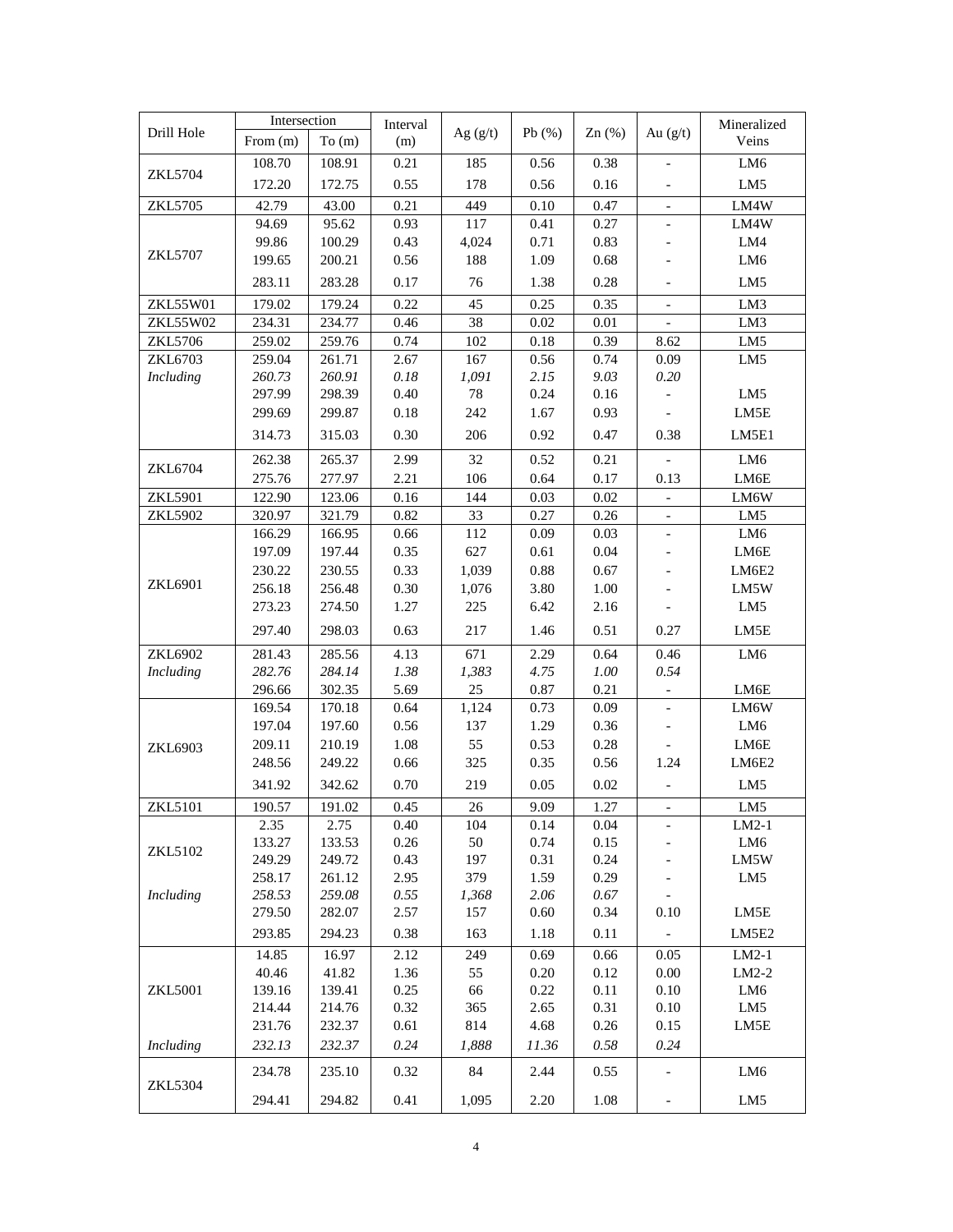| Drill Hole     | Intersection |        | Interval |            |           |          |                              | Mineralized     |
|----------------|--------------|--------|----------|------------|-----------|----------|------------------------------|-----------------|
|                | From $(m)$   | To (m) | (m)      | Ag $(g/t)$ | Pb $(\%)$ | $Zn$ (%) | Au $(g/t)$                   | Veins           |
|                | 55.38        | 55.65  | 0.27     | 339        | 0.32      | 0.19     |                              | $LM2-1$         |
| <b>ZKL5002</b> | 63.37        | 63.77  | 0.40     | 284        | 0.13      | 0.59     |                              | $LM2-2$         |
|                | 169.16       | 170.05 | 0.89     | 1,572      | 0.75      | 0.39     |                              | LM <sub>6</sub> |
|                | 216.53       | 216.86 | 0.33     | 1,098      | 1.32      | 0.92     | 3.47                         | LM6E            |
|                | 275.96       | 276.16 | 0.20     | 284        | 3.66      | 0.29     | $\overline{a}$               | LM5W            |
|                | 278.54       | 281.30 | 2.76     | 483        | 1.55      | 0.50     |                              | LM <sub>5</sub> |
| Including      | 278.96       | 280.09 | 1.13     | 963        | 2.97      | 0.64     |                              |                 |
|                | 321.92       | 322.54 | 0.62     | 460        | 2.48      | 0.52     | $\qquad \qquad \blacksquare$ | LM5E1           |
| <b>ZKL5305</b> | 229.40       | 229.61 | 0.21     | 432        | 0.73      | 0.23     |                              | LM4W2           |
|                | 246.23       | 246.48 | 0.25     | 18         | 6.31      | 0.14     |                              | LM4W1           |
| ZKL5201        | 277.42       | 277.55 | 0.13     | 219        | 0.88      | 0.16     | $\overline{\phantom{a}}$     | LM5             |
| ZKL5202        | 290.24       | 291.08 | 0.84     | 53         | 0.95      | 0.05     | $\overline{a}$               | LM5W            |
|                | 224.70       | 224.89 | 0.19     | 312        | 2.41      | 0.48     |                              | LM4             |
|                | 274.02       | 275.00 | 0.98     | 136        | 1.26      | 0.85     | 0.12                         | LM <sub>6</sub> |
| <b>ZKL5103</b> | 361.74       | 362.02 | 0.28     | 109        | 0.30      | 0.27     |                              | LM5W2           |
|                | 366.82       | 367.00 | 0.18     | 779        | 0.76      | 0.37     | $\overline{a}$               | LM5W            |
|                | 402.65       | 411.50 | 8.85     | 360        | 1.40      | 0.22     |                              | LM5             |
| Including      | 407.83       | 408.71 | 0.88     | 1,073      | 3.41      | 0.33     | $\overline{a}$               |                 |
| Including      | 409.61       | 409.92 | 0.31     | 1,747      | 6.92      | 0.43     | $\overline{a}$               |                 |
| ZKL5104        | 430.48       | 431.25 | 0.77     | 38         | 0.41      | 0.39     | $\qquad \qquad -$            | LM <sub>5</sub> |
| ZKL0301        | 106.84       | 107.09 | 0.25     | 48         | 0.53      | 0.64     | $\overline{a}$               | LM <sub>2</sub> |
|                | 34.27        | 35.73  | 1.46     | 1,811      | 3.89      | 2.24     | $\overline{a}$               | $LM2-1$         |
| ZK51A02        | 132.33       | 132.53 | 0.20     | 6,989      | 5.48      | 1.86     | $\overline{a}$               | LM5W            |
|                | 216.38       | 217.38 | 1.00     | 111        | 0.12      | 0.04     | $\overline{a}$               | LM5             |
| ZK52A03        | 3.55         | 4.16   | 0.61     | 158        | 0.23      | 0.47     | $\overline{a}$               | $LM2-1$         |
|                | 197.29       | 197.64 | 0.35     | 52         | 0.24      | 0.08     | $\overline{\phantom{a}}$     | LM <sub>6</sub> |
|                | 54.21        | 55.31  | 1.10     | 137        | 0.33      | 0.15     | $\overline{a}$               | $LM3-1$         |
|                | 62.21        | 63.06  | 0.85     | 559        | 0.88      | 0.12     | $\overline{a}$               | LM3             |
| <b>ZK001</b>   | 118.23       | 118.60 | 0.37     | 41         | 0.30      | 0.13     |                              | $LM2-1$         |
|                | 224.17       | 224.74 | 0.57     | 95         | 1.92      | 3.07     |                              | LM2             |
|                | 117.69       | 118.08 | 0.39     | 249        | 0.36      | 0.07     | $\overline{a}$               | LM <sub>2</sub> |
| <b>ZKL002</b>  | 161.65       | 162.10 | 0.45     | 1,517      | 6.66      | 1.72     |                              | LM3             |
|                | 173.72       | 175.40 | 1.68     | 792        | 6.61      | 0.50     | $\qquad \qquad \Box$         | $LM3-1$         |
| <b>ZKL5502</b> | 156.33       | 156.53 | 0.20     | 103        | 0.80      | 0.23     | $\overline{a}$               | LM5             |
|                | 101.27       | 101.85 | 0.58     | 926        | 0.77      | 0.55     |                              | LM <sub>5</sub> |
| <b>ZKL5501</b> | 148.32       | 148.82 | 0.50     | 153        | 0.34      | 0.12     | $\overline{a}$               | LM5E            |
|                | 152.58       | 153.21 | 0.63     | 80         | 7.10      | 0.76     | $\overline{a}$               | LM5E            |
|                | 106.18       | 109.08 | 2.90     | 84         | 0.47      | 0.09     |                              | LM6             |
| <b>ZKL5301</b> | 136.67       | 136.97 | 0.30     | 189        | 0.40      | 0.24     | $\overline{\phantom{a}}$     | LM5W            |
|                | 151.46       | 153.06 | 1.60     | 217        | 0.78      | 0.17     | $\overline{a}$               | ${\rm LM6}$     |
| ZKL5302        | 272.06       | 275.07 | 3.01     | 403        | 1.23      | 0.80     | $\overline{a}$               | LM5W            |
|                | 317.30       | 318.50 | 1.20     | 518        | 2.83      | 0.24     | $\overline{a}$               | LM <sub>5</sub> |
|                |              |        |          |            |           |          |                              |                 |

\* *gold assays are either below detection limit or not assayed.*

# **Quality Control**

Drill cores are NQ size and drill core samples were taken from sawn half core limited by apparent massive galena sheet contact or shear/alteration contact.

The Company maintains a quality control program to ensure best practice in sampling and analysis of the drill core samples. The samples are shipped directly in securely sealed bags to the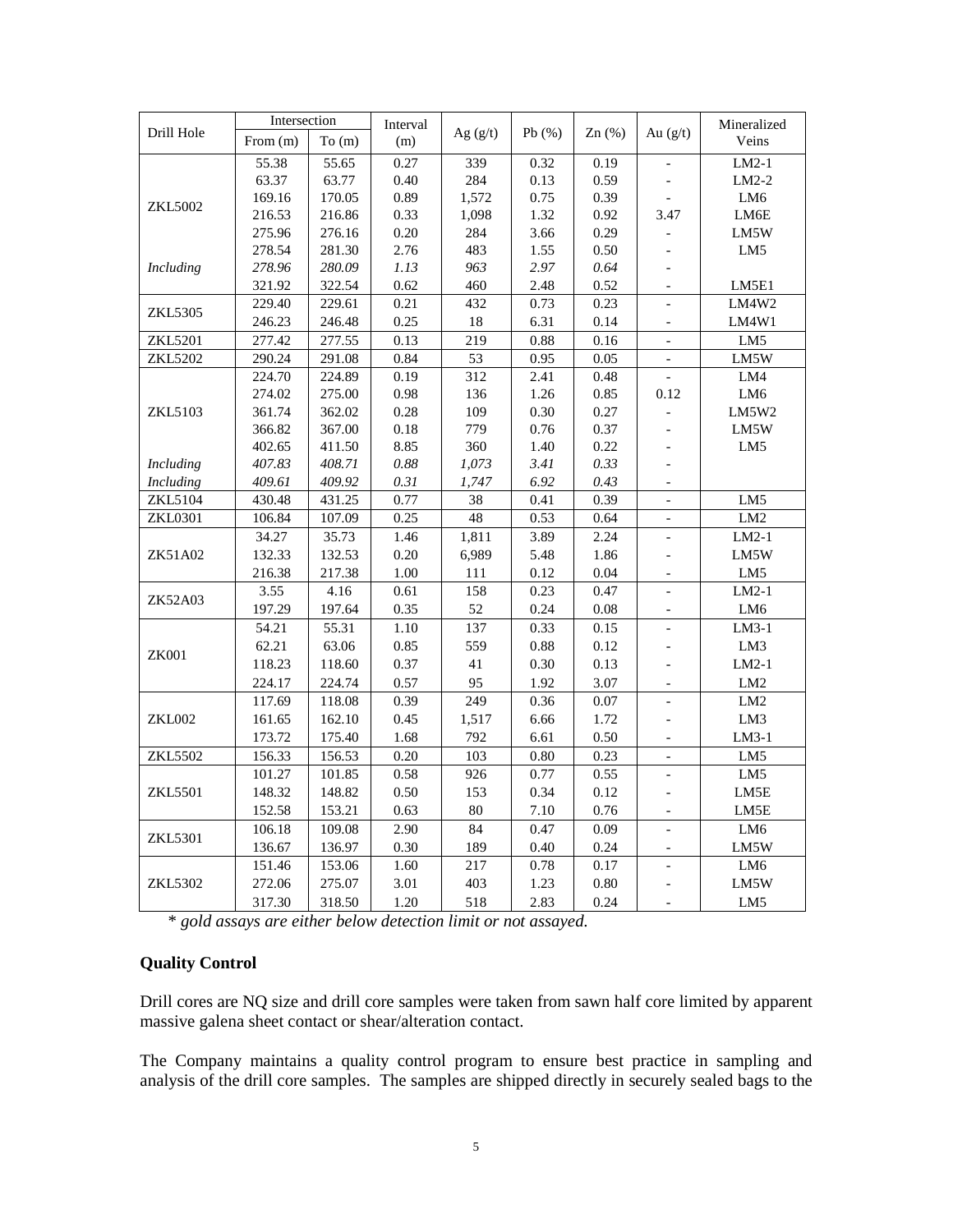Analytical Lab of Henan Non-Ferrous Metals Geological and Exploitation Institute in Zhengzhou, located 215 km by road northeast of the LM Mine.

The sample preparation consists of drying, crushing, and splitting of the sample to 250 grams, then the sample is pulverized to 200 mesh. Two acid digestion and AA finish are utilized on a 0.5 gram sample for lead and zinc. Titration is utilized as a modified process for higher grade materials. Silver is also analyzed using a two acid digestion on a 0.5 gram sample and AA finish. Both labs utilize a QA/QC system of duplicates, replicates and Standards.

Myles Gao, P.Geo, is the Qualified Person on the project under NI 43-101.

#### **About Silvercorp Metals Inc.**

Silvercorp Metals Inc. is engaged in the acquisition, exploration, development and mining of high-grade silver-related mineral properties in China and Canada. Silvercorp is the largest primary silver producer in China through the operation of the four silver-lead-zinc mines at the Ying Mining Camp in the Henan Province of China. Silvercorp is currently building the GC silver-lead-zinc Project in Guangdong Province as its second China production base and foothold, and this will be followed by the third production foothold at the recently acquired BYP gold-lead-zinc Project in Hunan Province.In Canada, Silvercorp is preparing to apply for a Small Mine Permit for the Silvertip high grade silver-lead-zinc mine project in northern British Columbia to provide a further platform for growth and geographic diversification. The Company's shares are traded on the New York Stock Exchange and Toronto Stock Exchange and are included as a component of the S&P/TSX Composite and the S&P/TSX Global Mining Indexes.

**For further information:** SILVERCORP METALS INC., Rui Feng, Chairman & CEO and Lorne Waldman, Corporate Secretary, Phone: (604) 669-9397, Fax: (604) 669-9387, Toll Free 1(888) 224-1881, Email: info@silvercorp.ca, Website: [www.silvercorp.ca.](http://www.silvercorp.ca/)

### **CAUTIONARY DISCLAIMER -- FORWARD LOOKING STATEMENTS**

Certain of the statements and information in this press release constitute "forward-looking statements" within the meaning of the United States Private Securities Litigation Reform Act of 1995 and "forward-looking information" within the meaning of applicable Canadian provincial securities laws. Any statements or information that express or involve discussions with respect to predictions, expectations, beliefs, plans, projections, objectives, assumptions or future events or performance (often, but not always, using words or phrases such as "expects", "is expected", "anticipates", "believes", "plans", "projects", "estimates", "assumes", "intends", "strategies", "targets", "goals", "forecasts", "objectives", "budgets", "schedules", "potential" or variations thereof or stating that certain actions, events or results "may", "could", "would", "might" or "will" be taken, occur or be achieved, or the negative of any of these terms and similar expressions) are not statements of historical fact and may be forward-looking statements or information. Forward-looking statements or information relate to, among other things: the price of silver and other metals; the accuracy of mineral resource and mineral reserve estimates at the Company's material properties; the sufficiency of the Company's capital to finance the Company's operations; estimates of the Company's revenues and capital expenditures; estimated production from the Company's mines in the Ying Mining Camp; timing of receipt of permits and regulatory approvals; availability of funds from production to finance the Company's operations; and access to and availability of funding for future construction, use of proceeds from any financing and development of the Company's properties.

Forward-looking statements or information are subject to a variety of known and unknown risks, uncertainties and other factors that could cause actual events or results to differ from those reflected in the forward-looking statements or information, including, without limitation, risks relating to: fluctuating commodity prices; calculation of resources, reserves and mineralization and precious and base metal recovery; interpretations and assumptions of mineral resource and mineral reserve estimates; exploration and development programs; feasibility and engineering reports; permits and licences; title to properties; First Nations title claims and rights; property interests; joint venture partners; acquisition of commercially mineable mineral rights; financing; recent market events and conditions; economic factors affecting the Company; timing, estimated amount, capital and operating expenditures and economic returns of future production; integration of future acquisitions into the Company's existing operations; competition; operations and political conditions; regulatory environment in China and Canada; environmental risks; foreign exchange rate fluctuations; insurance; risks and hazards of mining operations; key personnel; conflicts of interest; dependence on management; internal control over financial reporting as per the requirements of the Sarbanes-Oxley Act; and bringing actions and enforcing judgments under U.S. securities laws.